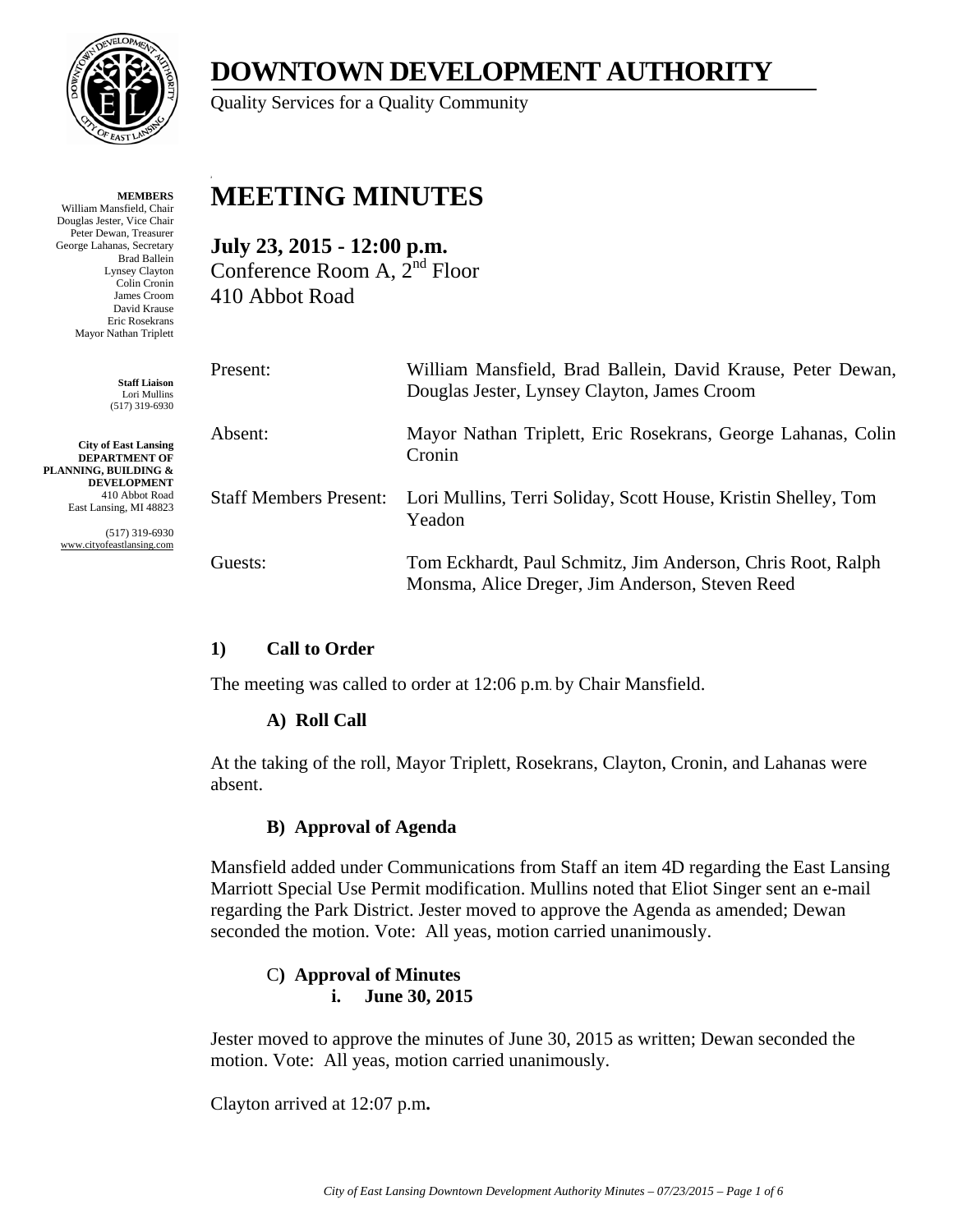## **2) Financial Reports A) Treasurer's Report for June 2015**

Mullins said this is the last Treasurer's Report for the fiscal year, which will be updated for the board's review following the audit. She reported expenditures were below what was projected. She indicated she will provide a Fund Balance Analysis next month.

## **3) Written Communications**

- **A) Request for Proposals from MSU Master Lease for Apartment Units for Visiting Faculty Housing** (passed out at meeting)
- **B) E-mail from Eliot Singer regarding Park District** (e-mailed to the Board)
- **C) Form-Based Code Training Session leaflet**

## **4) Communications from Staff**

 **A) Park District Update** 

Mullins said we have been working through the due diligence. The Board asked for additional legal history review, and we provided the National Development Council that information. The Board asked the applicant for a history of their projects and litigation, and that was sent to City Attorney Tom Yeadon along with a list of projects which they completed.

Yeadon said he had asked for a list of projects that Strathmore and Crouch have been involved in and projects where there has been litigation, which they provided to him. He said there was one case which was not disclosed. Jester asked how much time it would take to research the cases that were not on the list. Yeadon answered over the Internet he can search all cases which made it to the Court of Appeals level, which he has done. He indicated to find cases on Circuit and District Court dockets would be a time-consuming process.

Yeadon stated he provided Mullins with proposed revisions to the development agreement. One of the concerns is if we enter into a development agreement, we could be brought into litigation by the lenders. He stated there is language in the contract that there are no third-party beneficiaries, but he drafted an additional clause which would add further protections. There would be a requirement that the developer obtain the release of any current claims or future claims that the lender would have. Yeadon said we are protected as much as we can be; the lender would not be able to sue us if the developer can obtain a release.

Mullins added from her discussions with the applicant, without the agreement, they cannot move forward. In discussions with the lenders, she said they are still engaged and are concerned that the MBT credits of \$10 million would expire with further delays. To receive the MBT credits, the project needs to be completed by mid-2018. She stated that the lenders did not comment on litigation, but it was acknowledged. Yeadon said language would be inserted in the beginning of the development agreement stating that 60 days from signing of the agreement, the developer would have to show that the other litigation is resolved.

When asked about the undisclosed litigation, Yeadon said it is published in the Court of Appeals. It wasn't a development agreement, but it speaks to Mr. Chappelle's integrity.

Eckhardt described the details of the case which Mr. Schultz had against Scott Chappelle.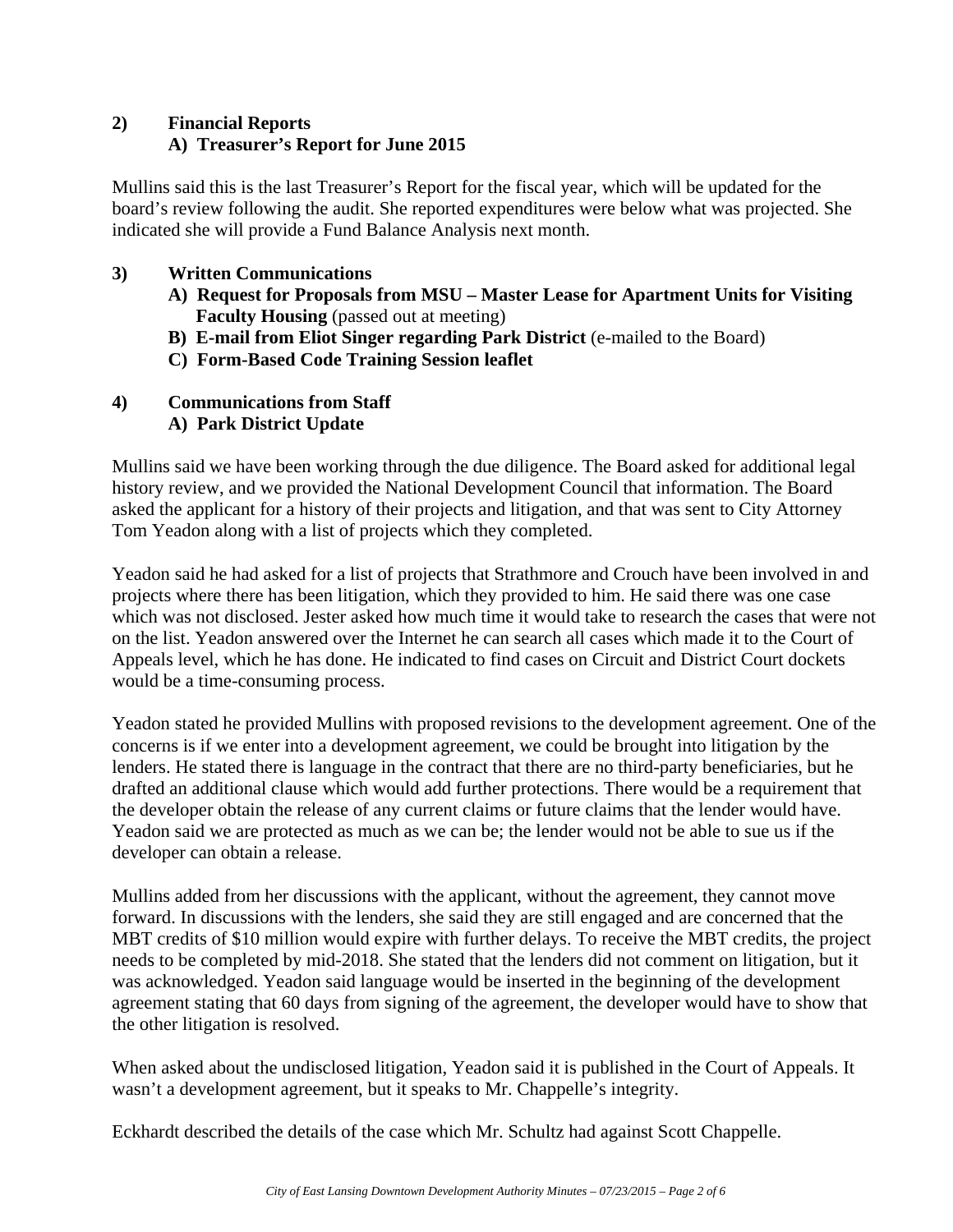Yeadon said the litigation resulted in a judgment against Chappelle. They were unable to collect due to insolvency of the LLC. The Plaintiff sued and the Court of Appeals affirmed the Circuit Court judgment that there was a fraudulent transfer by Chappelle in order to avoid a judgment. Eckhardt disagreed. He said the statute which covers transfers is very broad and general.

## **B) Infrastructure Presentation, Scott House, Director of Public Works**

Scott House, Director of the Department of Public Works and Environmental Services, gave an update on the City's aging infrastructure, which includes streets, water and sewer. He said the current Wastewater Treatment Plant was built in 1927 and needs many renovations. Staff is waiting to see what we receive from the State for street funding. Jester suggested that street trees be put on a replacement schedule, and that the Department of Public Works should think about communication cabling for reliability purposes and moving some power lines underground. He recommended putting in conduit when major streets are being improved.

## **C) Makerspace – ELPL Makerstudio Update**

Kristen Shelley, Director of the East Lansing Public Library, passed out a report on the Makerspace, which is located in Suite 212 in the Marriott. She said this was to be a pop-up Makerspace for five months. She reported that renovations to the Library will start when Abbot Road reconstruction is finished, and they will not have room for the Makerspace in the Library, so they just extended the lease in the downtown through May of 2016. She indicated on August 25 at 1 p.m. Congressman Bishop will be coming to see the Makerspace, and DDA members are invited to attend.

## **D) 300 M.A.C. Bistro 43 Special Use Permit**

Mullins said they are requesting to stay open an hour later until 1 a.m. She reported that last evening the Planning Commission acted to recommend keeping them open until 2 a.m. at their discretion for specific events. This recommendation is going to City Council, which will set the public hearing for September 1. She said this will be on the DDA's business agenda in August.

Mullins also advised on the August DDA agenda there will be a Special Use Permit application from the Tin Can are requesting a 2 a.m. closing time. They purchased the former Stateside Deli at 313 E. Grand River Avenue. She added that Crunchy's is requesting an SDM license; this will also be on their August agenda.

Mansfield said the Public Policy Committee will discuss these Special Use Permits at their August meeting.

## **5) Communications from Audience**

Jim Anderson, 968 Roxburgh, said he was speaking as a member of Neighborhoods First, but mostly as a homeowner and taxpayer. He asked where the money is to subsidize the Park District developer. He said after going through Public Response documents, he estimates there is about \$12 to \$15 million of real capital in the \$100 million project; all the rest is subsidies and debt. He said in the July  $17<sup>th</sup>$  memo regarding the PDIG agreement; the list of projects provided by the developer did not include projects which were in litigation. He stated we are at a stage where we need documents, not just references to telephone conversations with lenders. He asked if a new lender would be free to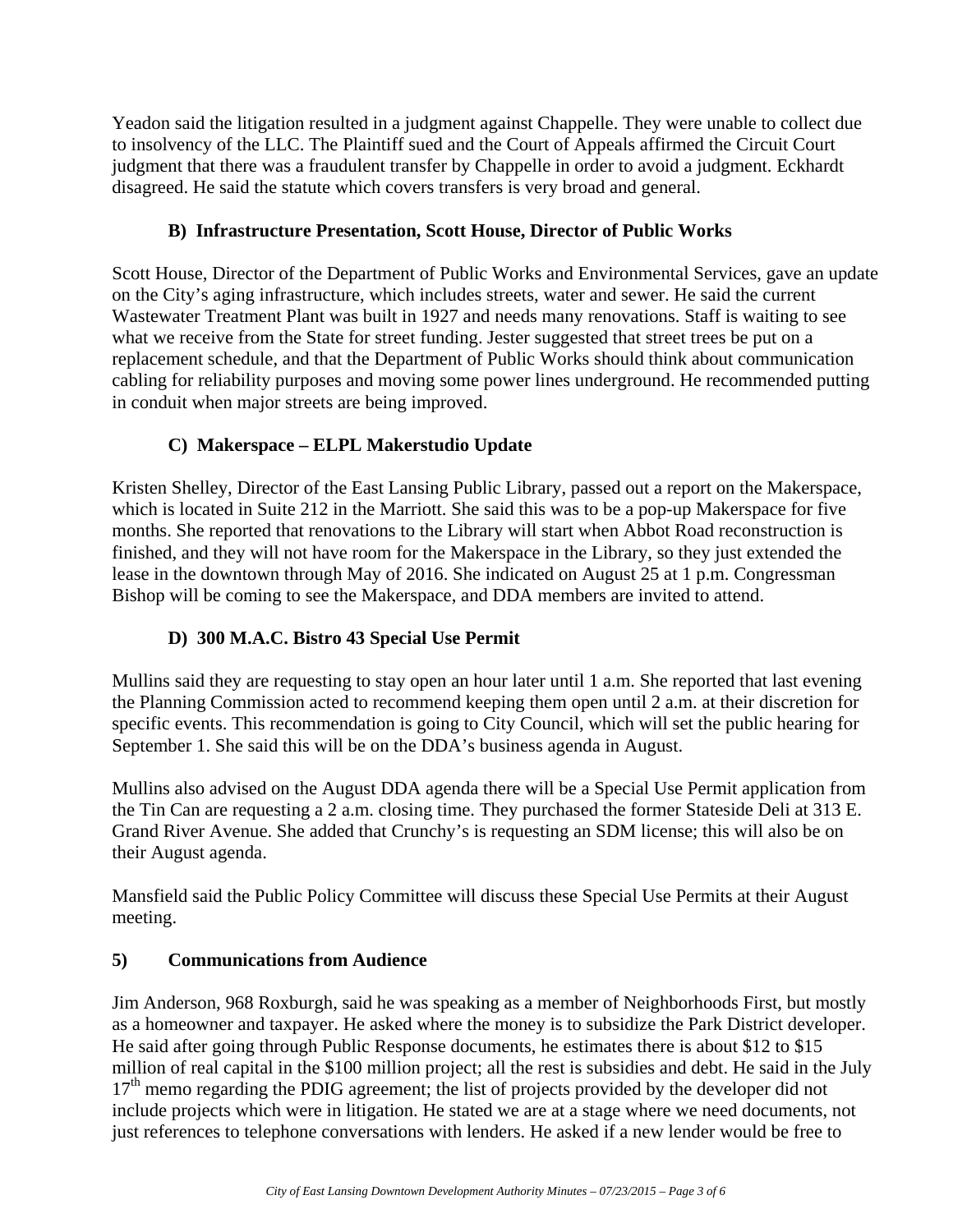litigate against the City if the current lender signs a release but is replaced by another lender. He felt the DDA should pay more attention to Eliot Singer's documentation and Public Response.

Ralph Monsma, 1350 Red Leaf Lane, noted the discussion with regard to pending budget issues during Scott House's presentation; i.e. infrastructure costs, and asked if the City has the money to improve the parks and street trees. He said a tennis court in Pinecrest will be removed because there has been no maintenance. He stated a lot of money has gone into this project for design and legal fees, and the legal study came back with a warning flag. He felt the City should not get entangled in this project at this time.

Alice Dreger, 621 Sunset Lane, said she would like the area to be redeveloped. Regarding the legal review, she said the City wanted someone external so no one local would have to take the heat for what they find. She noted that PDIG has a lot of owners. She felt that all information which Yeadon finds should be made public. She said the more we ask Yeadon to do, the more money it costs, and we can't afford it. She asked how much more money will be spent on this before capitalism does its work and said there comes a point where you cut your losses. She noted if this goes into foreclosure, another developer may be able to develop it. She said there are multiple law firms which have represented PDIG. She referred to a letter dated June 10 from an attorney representing PDIG stating, "My client has received all necessary approvals from the City of East Lansing and the State of Michigan and is proceeding to close on the \$71 million construction facility in the next several weeks." She felt that signing a development agreement will get us into more delays and uncertainty. She advised to let the property go into foreclosure and hope that someone buys it at a reduced price and builds a project.

Tom Eckhardt said other than with the changes which Yeadon presented today, the development agreement has been vetted for months by staff, members of the DDA, and Clark Hill. He stated on page 9 of the development agreement, even without Yeadon's addition, it requires that the developer obtain a bond for construction of the public infrastructure for 125% of the cost. He said also on page 9 is a requirement that the developer obtain a demolition and site restoration bond for 125% of the cost. He indicated even if the building is not built, the site would be demolished and covered over as a vacant lot. He said on page 14 it states if the developer is unable to provide sufficient financial assurances that do not have identifiable deficiencies within 90 days, the City may at its option and in its sole discretion terminate this agreement by delivery of notice of termination to the developer. On page 30, Subsection n), it states that the developer cannot sue the City for any damages; all the developer can do is sue the City for not agreeing to do what it agreed to do in the development agreement. If the developer fails to comply with the terms of its loan agreement, in Subsection o) all collateral and development agreement documents will be assigned to the lender, who will step in and take over the project. He noted the SUP/site plan runs with the land. He indicated there will be no construction commencing until the loan is approved and the applicant obtains the necessary approvals it needs to convince the lender to make the loan. He advised that the lender performed extensive due diligence to agree to make a \$72 million loan. Eckhardt asked that the process be moved forward. He said City Council still has to agree; and if at any time the City is unhappy with the financial assurances, it can terminate the agreement.

#### **6) Business Agenda A) Concessionaires and Food Trucks**

Mullins said the DDA instituted a pilot program which allowed food trucks to locate in East Lansing for only the cost of the application fee during a trial period. She said the Public Policy Committee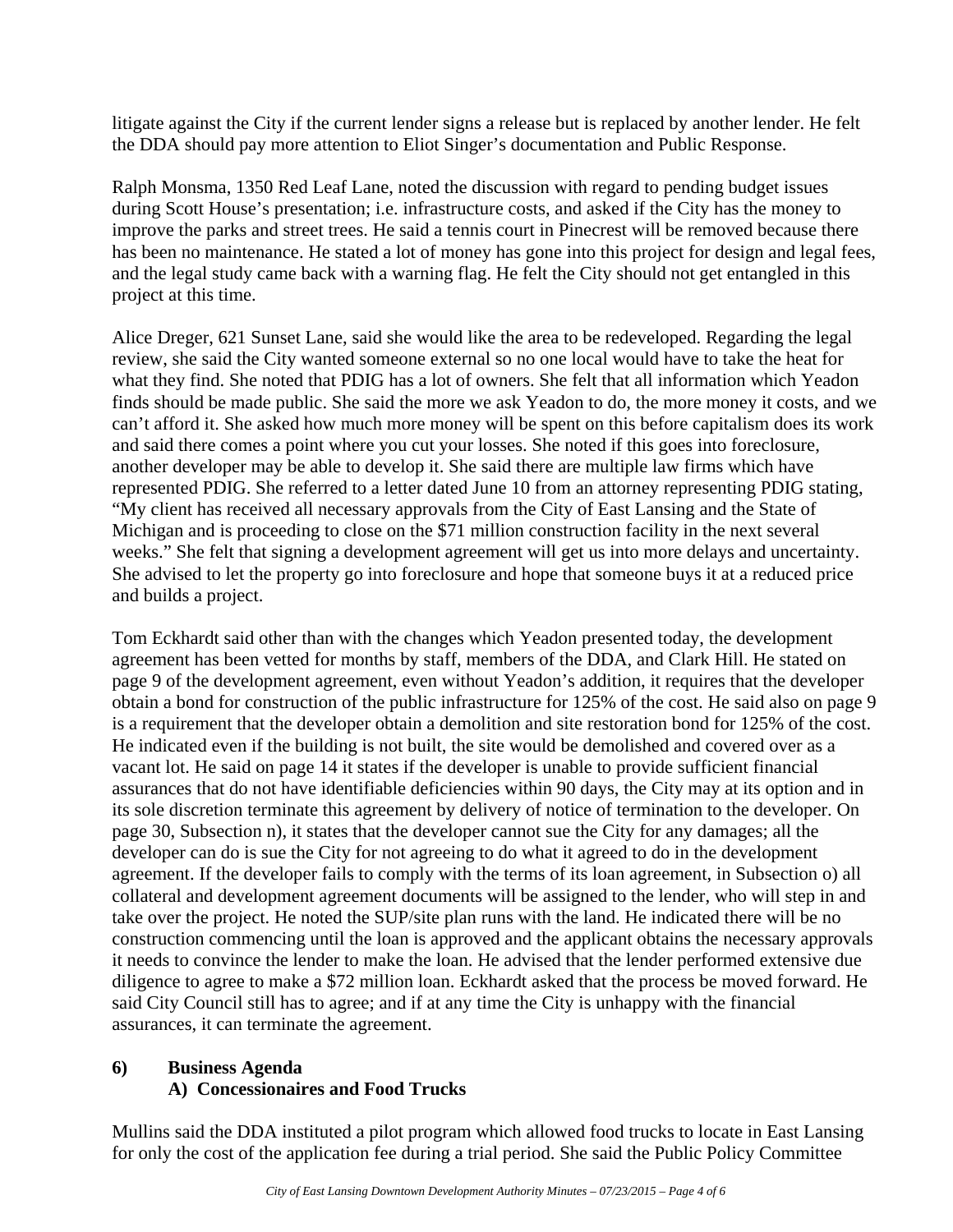reviewed the program, and noted that only one food truck participated. She said in a survey to local businesses asking whether food trucks and vendor trucks should be allowed to operate in East Lansing, the majority of respondents (18 different businesses) thought food trucks were a positive thing; 11 businesses did not. The Public Policy Committee at their meeting recommended that the DDA make a recommendation to City Council to rescind the policy resolution related to concessionaires and food trucks because the DDA has been unsuccessful in attracting quality vendors. She said there has not been much interest from food trucks to locate in East Lansing, this program takes a lot of staff time, and a lot of businesses object to it. Mansfield stated they just didn't have any applicants.

Dewan moved to recommend that City Council rescind Policy Resolution 2014-12 regarding Concessionaires and Food Trucks in East Lansing; Jester seconded the motion. Vote: All yeas 7 to 0. Motion carried unanimously.

## **7) Old Business Agenda A) Capital Improvements Program**

Mullins said the Project & Infrastructure and Executive & Finance Committees have discussed the improvements to the downtown and what is being proposed now to the plaza. She said we are also participating in a fundraising effort to get more public art in the downtown, and the DDA's allocation will come from the Project Development Fund. She said the downtown improvements, which were discussed at a previous board meeting, will also include bike parking. She said there is a \$23,500 allocation for priority items on the list. They will look at other improvements later in the fiscal year. When they put the annual budget together, the DDA allocated \$80,000 for streetscape improvements, which would leave them with \$57,000 in the Project Development Fund for other Project Development activities.

Jester moved to approve the allocation of \$23,500 from the Project Development Fund for the downtown improvement priority items presented; Ballein supported the motion. Vote: All yeas. Motion carried unanimously.

Vote: All yeas. Motion carried unanimously.

## **B) Park District Development Agreement**

Mullins said the Board discussed changes from the applicant and Mr. Yeadon. Jester said we started due diligence a few months ago and are not yet in possession of all of the due diligence, and he is not inclined to proceed. He stated that we are not likely to get the due diligence completed until after sheriff's sale is resolved.

Jester moved to defer consideration of the Park District Development Agreement until resolution pending the sheriff's sale of the properties, resulting in either redemption or permanent transfer of ownership; Clayton seconded the motion. Vote: All yeas 7 to 0. Motion carried unanimously.

Jester then moved to defer any further due diligence work until the sheriff's sale is resolved, and to instruct the City Attorney and National Development Council to stand where they are until we ask for further work. Croom seconded the motion. Vote: All yeas 7 to 0. Motion carried unanimously.